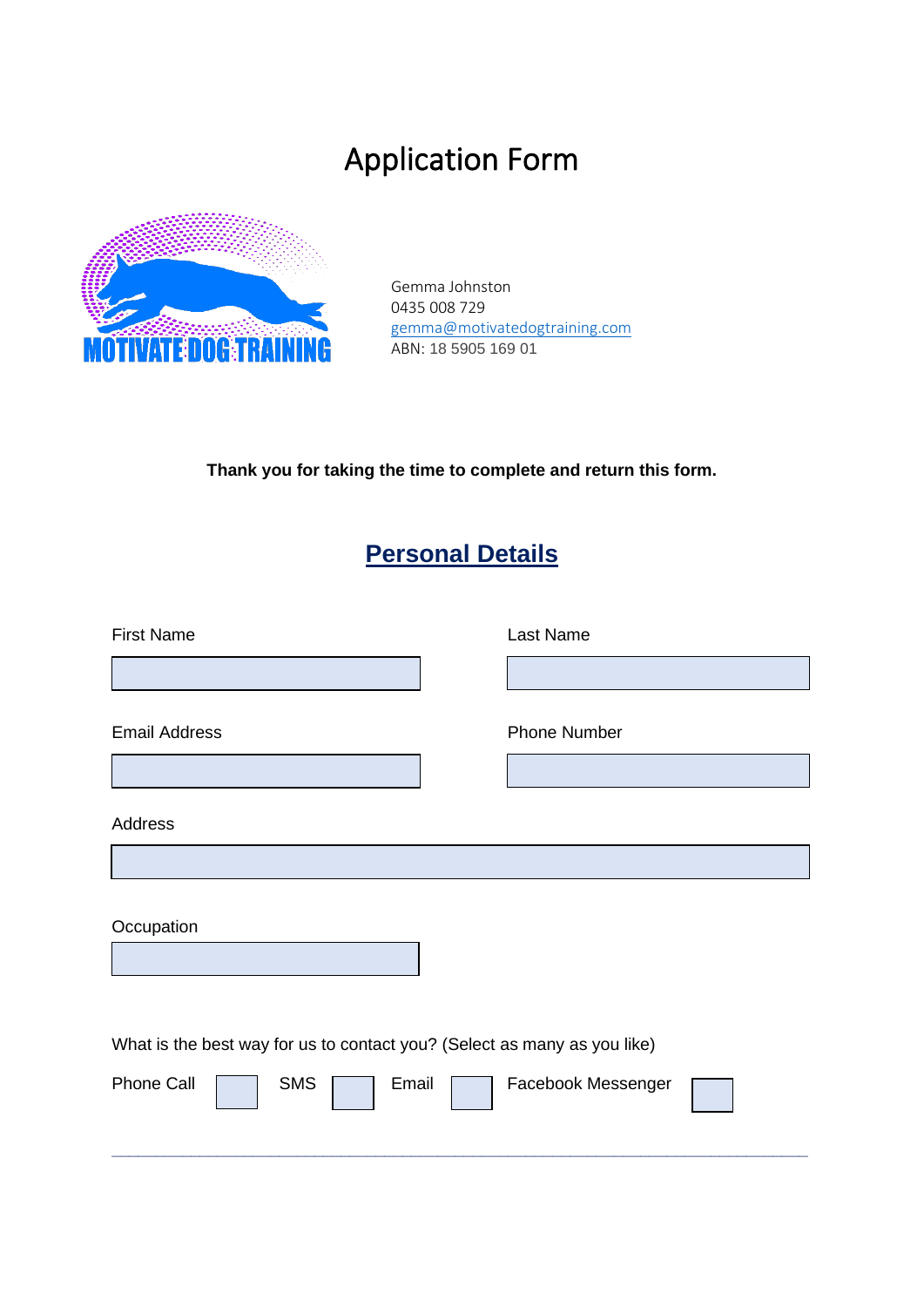#### Dog's Details

| Name                                  | <b>Breed</b>      |
|---------------------------------------|-------------------|
|                                       |                   |
| Age<br>Female<br>Male                 | Entire<br>Desexed |
| Where did you purchase your dog from? | Age Of Purchase   |
|                                       |                   |
|                                       |                   |

#### Dog's History

**\_\_\_\_\_\_\_\_\_\_\_\_\_\_\_\_\_\_\_\_\_\_\_\_\_\_\_\_\_\_\_\_\_\_\_\_\_\_\_\_\_\_\_\_\_\_\_\_\_\_**

Purpose of Purchase (Example: Companion, Sports Dog, Guard Dog, Foster Fail)

If not purchased as a puppy, please provide a brief history of your dog (If known)

What previous training have you done with your dog? (Including group classes, puppy classes, private lessons, seminars and so on)

How many other dogs live in the house? (Please specify, sex and age)

l

How any other animals live in the house? (Please specify sex, age and specie)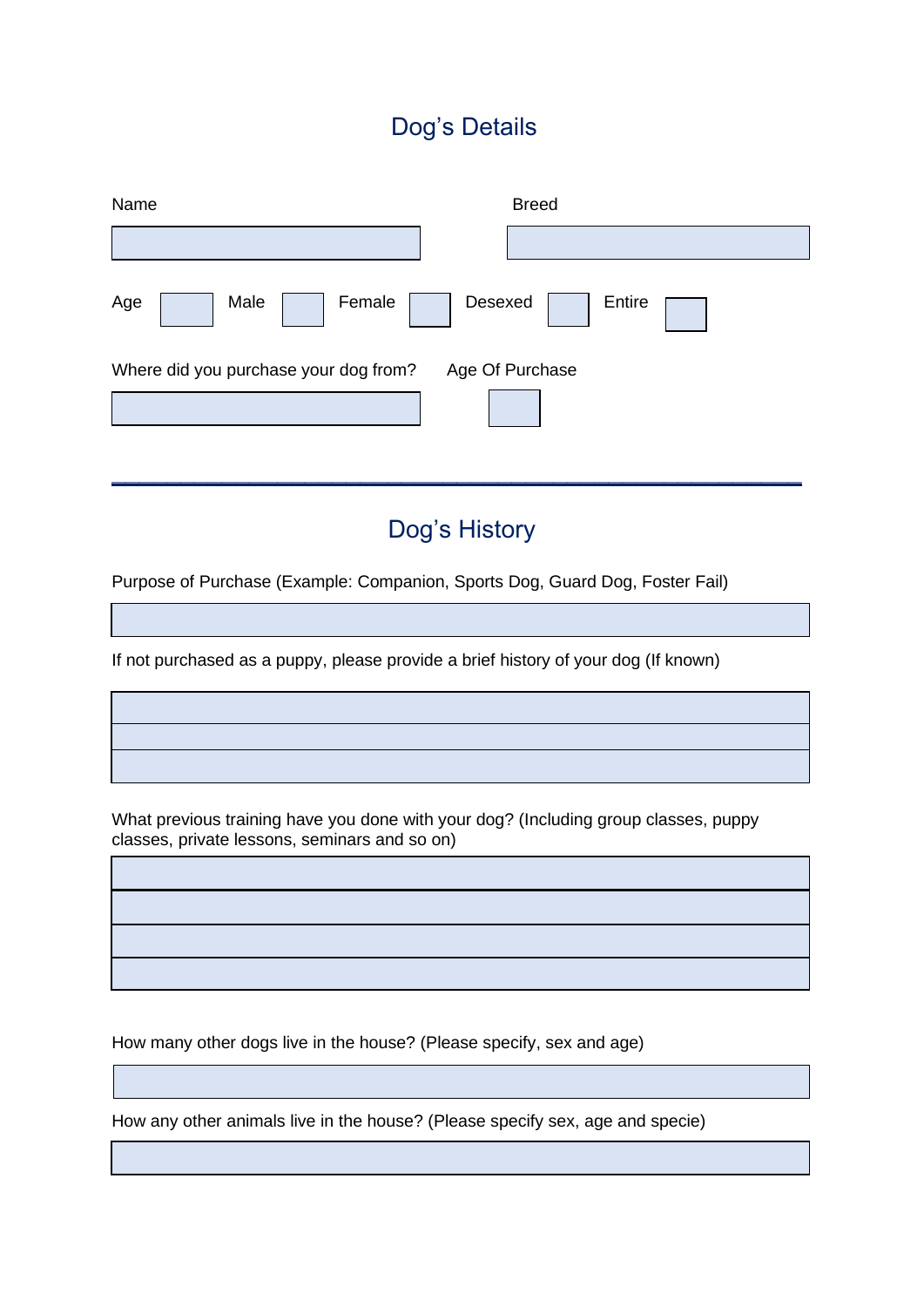How many people live in the house? (Please specify age)

Are these other house members taking part in the responsibility of this pet?

Does your dog have any health issues or injuries? If yes please provide more details below.

j

Is your dog reactive/aggressive towards people, dogs, other animals, transport or anything else? If yes please provide more details below.

Is your dog fearful or anxious towards people, dogs, other animals, transport, objects, storms, fireworks and anything else? If yes please provide more details below.

ī





Has your dog ever bitten a human or child? Has your dog ever attacked another dog

Yes No Yes No



Does your dog have a drive for food? Does your dog have a drive for toys?



or animal?

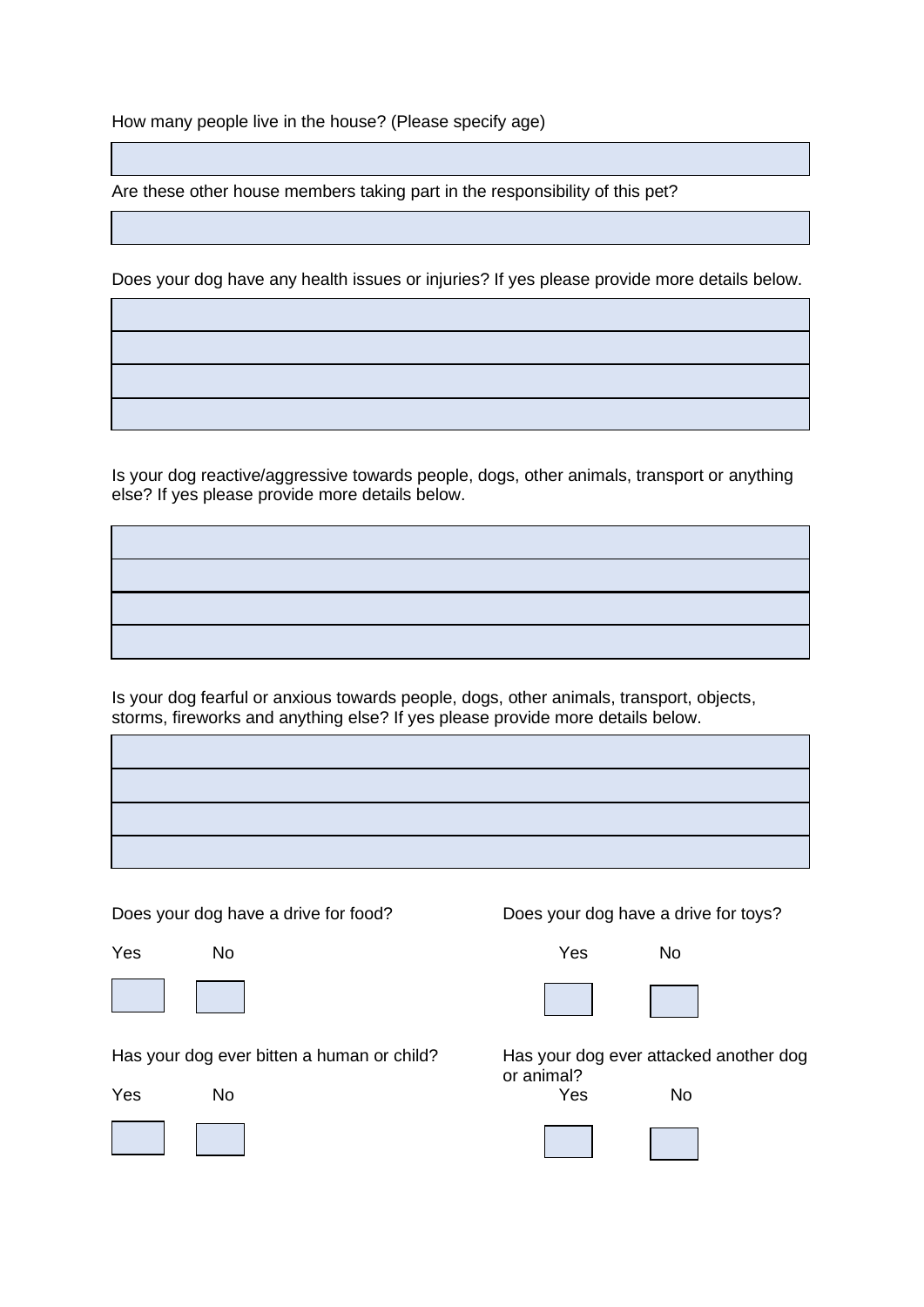Has your dog ever attacked or chased vehicles? Is your dog friendly with other dogs? Yes No Yes No Is your dog friendly with other people? Yes No Would you describe your dog as any of the following? (Nervous/Anxious) (Timid) (Reactive/Aggressive) (Boisterous) (Sensitive) (Highly Distracted)

Please tick what equipment you use, have used or tried on your dog.

| Food                        | <b>Flat Collar</b>     | Standard<br>leash                         | Long Line            | Retractable<br>Lead        |
|-----------------------------|------------------------|-------------------------------------------|----------------------|----------------------------|
| Targets                     | Martingale             | Slip Lead                                 | Check/Choke<br>Chain | Standard<br><b>Harness</b> |
| Anti-Pull<br><b>Harness</b> | <b>Head Halti</b>      | Pinch/Prong<br>Collar                     | <b>Bark Collar</b>   | Perimeter<br>Collar        |
| <b>Toys</b>                 | <b>Clicker/Markers</b> | Remote<br>Training<br>Collar/E-<br>collar | <b>Boxes</b>         |                            |

Please tick how you feed your dog (Select as many as you like)

| Standard<br><b>Bowl</b> | Slow<br>Feeder<br><b>Bowl</b> | <b>Puzzle/Enrichment</b><br>Toys      | <b>Scatter</b><br>Feed |  |
|-------------------------|-------------------------------|---------------------------------------|------------------------|--|
| By Hand                 | From a<br>Treat<br>Pouch      | Food<br>Dispenser/Automatic<br>Feeder |                        |  |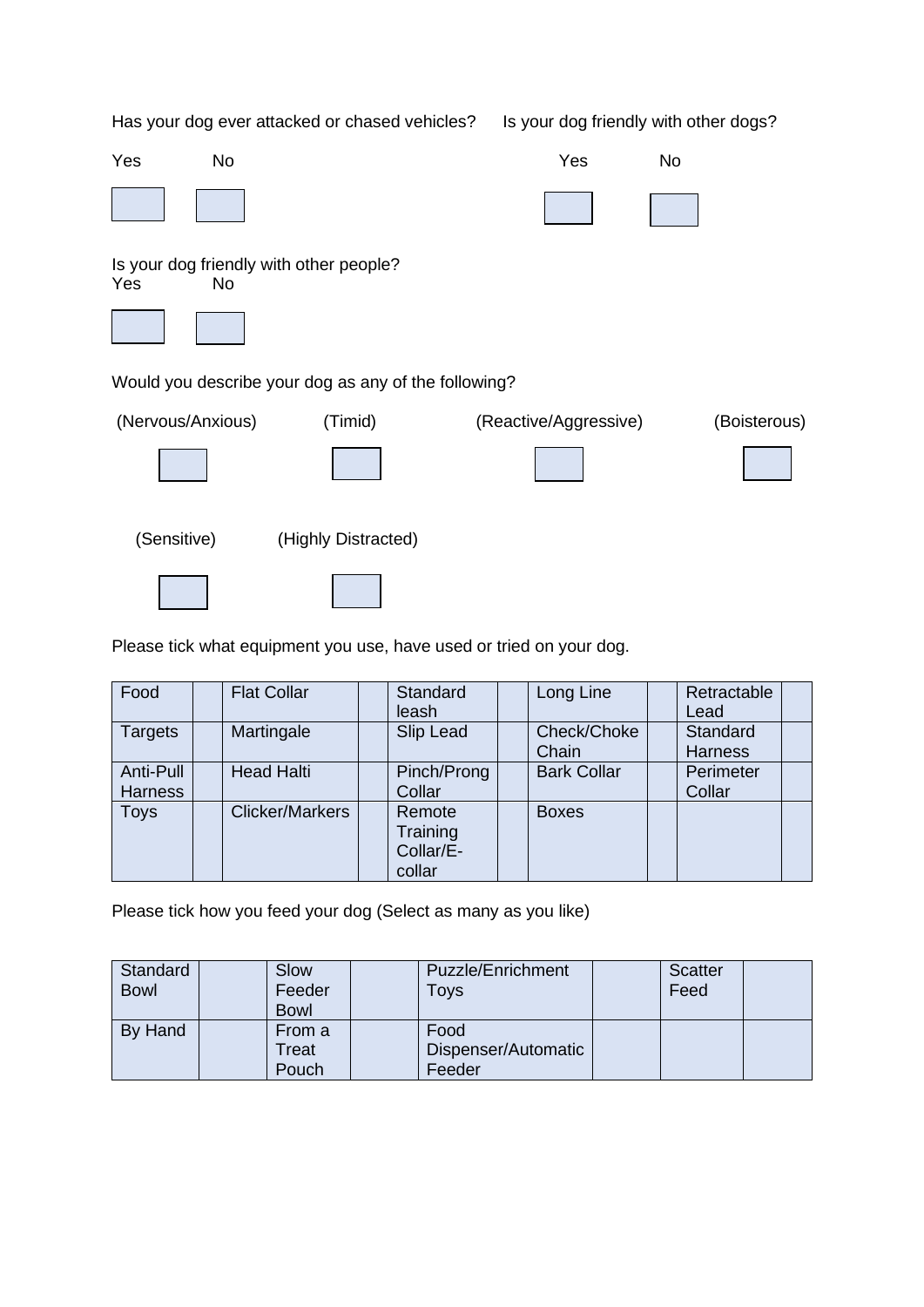Please tick how often you feed your dog (Select as many as you like)

| Once<br>A Day | Twice<br>A day | <b>Multiple</b><br><b>Times Per</b> | Every<br>Second | Ad-<br>Lib/Food |  |
|---------------|----------------|-------------------------------------|-----------------|-----------------|--|
|               |                | Day/Small                           | Day/Or          | IS              |  |
|               |                | Frequent                            | <b>Less</b>     | Always          |  |
|               |                | <b>Meals</b>                        |                 | Available       |  |

Please tick how your dog is housed (Select as many as you like)

| Back yard    | In Doors            | Crate                          |  |
|--------------|---------------------|--------------------------------|--|
| Tie Out Line | Free On<br>Property | Kennel<br>Run/Dog<br>Enclosure |  |

What activities does your dog find rewarding or fun (Select as many as you like)

| Food of<br>all types                | Fetch         | Running           | <b>No</b><br>activities      |  |
|-------------------------------------|---------------|-------------------|------------------------------|--|
| Only<br>certain<br>types of<br>food | Tug of<br>War | <b>Flirt Pole</b> | Other<br>(Please<br>specify) |  |

Name the top FIVE issues you are having with your dog.

| ר |  |
|---|--|
| ົ |  |
| 4 |  |
|   |  |

Name the top FIVE things you would like your dog TO DO or what you would like to ACHIEVE with your dog?

| ◠ |  |
|---|--|
| 2 |  |
|   |  |
|   |  |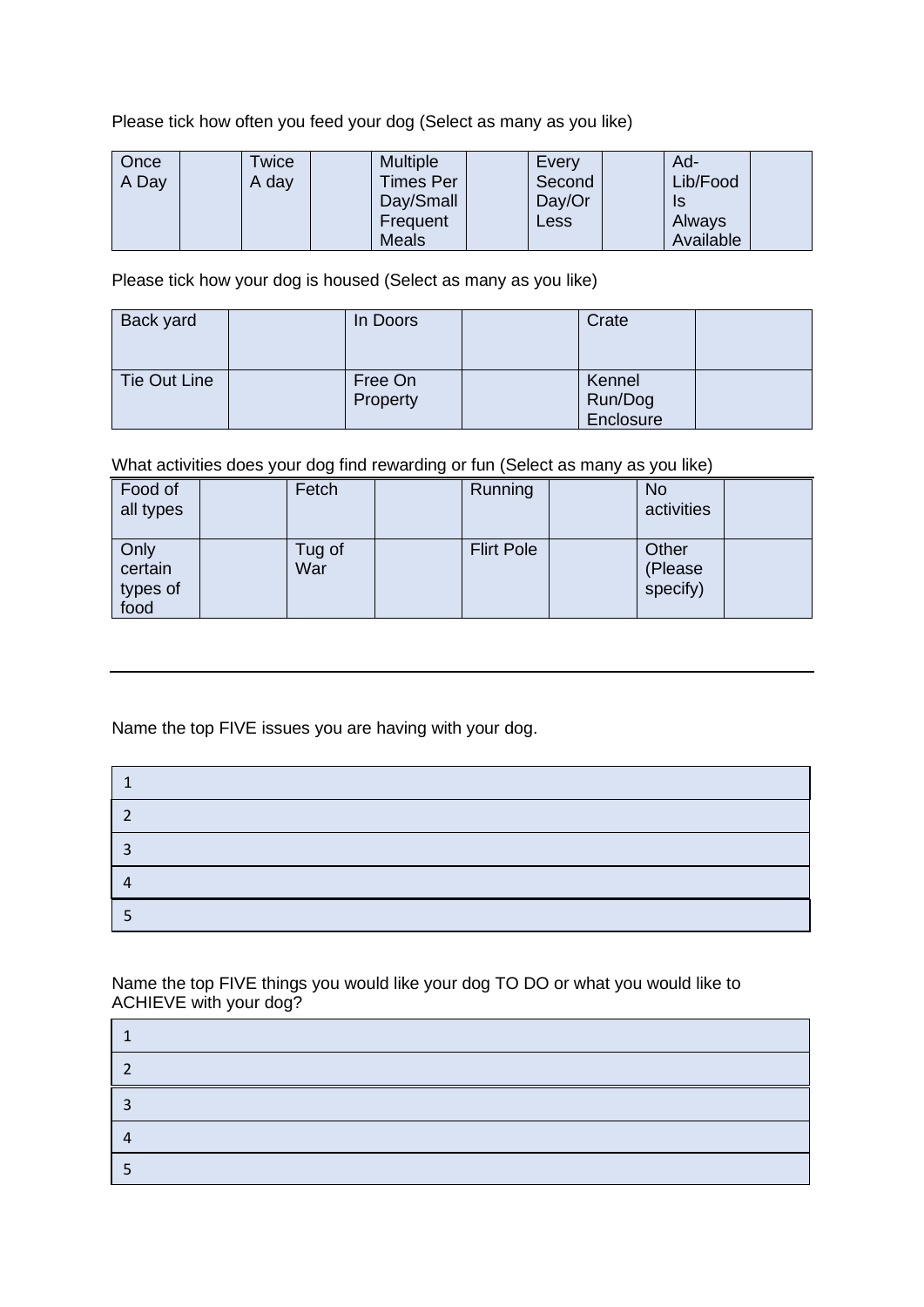What does your dog already know/What have you already taught your dog? (Example: Sit, Recall, Door Manners)

ī

j

j

j

j

Is there anything else you would like is to know about your dog?

Why do you want to train your dog?

Does your dog's behavior impact your life? If yes, is it a negative or positive impact? Please provide more detail.

Are you willing to follow through with the instructions given by Motivate Dog Training? Practice the home work given? If you get stuck with a home work task, are you willing to seek help and ask Motivate Dog Training questions?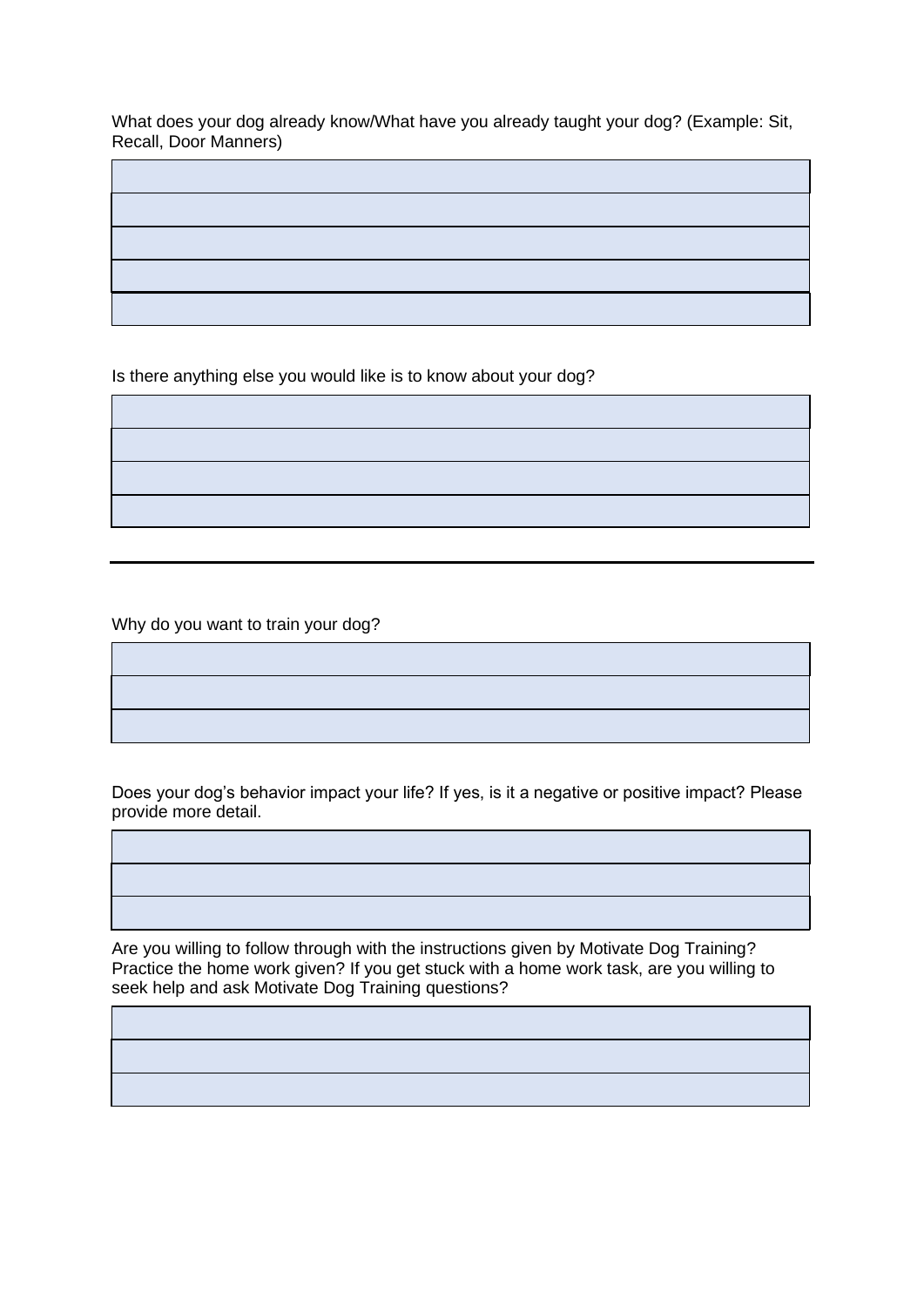The dog is only one part of training. We need to ensure that you also understand then theory and practical. This will achieve the best outcome for you and your dog. Tell us, how do YOU learn best? How can we teach YOU effectively?

j

I

What expectations do you have of Motivate Dog Training and the training that will be provided?

What service and package would you like?

=

How did you find out about Motivate Dog Training?

| Facebook       | Google<br>Website<br>Internet Ad<br>Instagram |  |
|----------------|-----------------------------------------------|--|
| Referral:      |                                               |  |
| Family/Friend: |                                               |  |
| Other:         |                                               |  |
|                |                                               |  |

Why did you decide to contact Motivate Dog Training compared to other Dog Trainers?

I really appreciate you taking the time to fill in and return this form. All information helps to create a picture.

If you are applying for Board & Train, please find below, the appropriate pages to fill in and return, as these have a few extra questions relevant to these services.

If you are ONLY applying for Private Lessons, Home Visits, Puppy Development Program or Basics - Complete Package or any other Group Class, there is no need to fill out the Board & Train **Section**